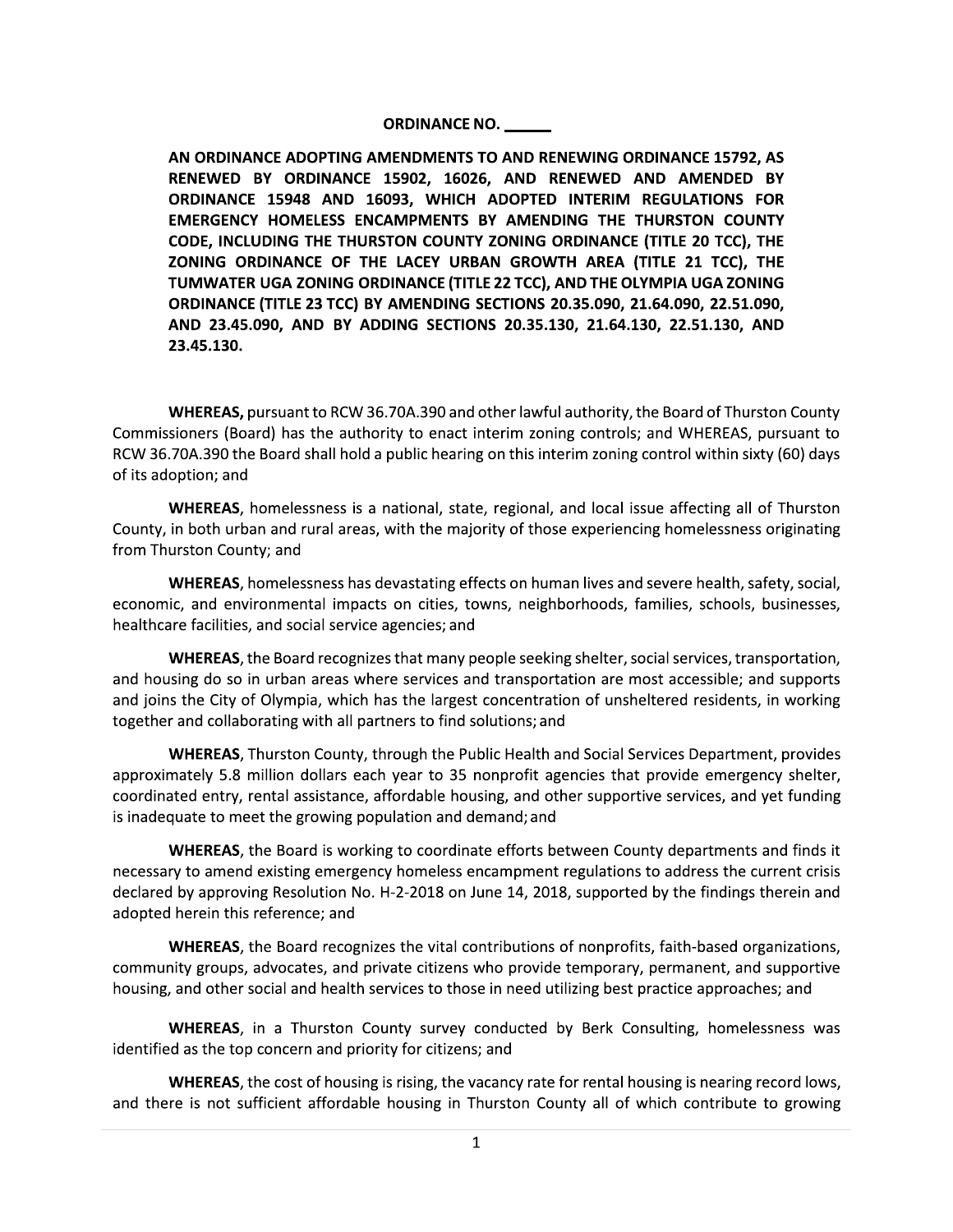homelessness along with economic and family instability factors; and

WHEREAS, the Board is committed to pursuing additional sources of affordable housing in Thurston County, and this commitment is reflected by the Board's December 15, 2020 adoption of regulations to allow rural accessory dwelling units (ADUs);

WHEREAS, the number of people known to be experiencing homelessness in Thurston County on a given day has significantly risen in the past year with 835 persons counted in the Annual Point in Time Census; and

WHEREAS, in 2017, there were 1,670 children who experienced homelessness in Thurston County public schools, 38% of those experiencing homelessness are families with children, and young adults, children and families make up the majority of those without stable housing in our community; and

WHEREAS, domestic violence is also a serious public health issue that is the fourth ranking cause of homelessness, with survivors fleeing domestic violence representing  $\frac{1}{4}$  of those experiencing homelessness in Thurston County; and

WHEREAS, 38% of those identified were unsheltered, living in outdoor places not fit for human habitation, including streets, parks, wooded areas, and cars, putting people at risk of serious health conditions, communicable diseases, and even death; and

**WHEREAS**, there are record numbers of people living in encampments where lack of access to drinking water, handwashing, toilets, proper food and medicine storage, and waste disposal poses a serious risk to all people and the environment; and

**WHEREAS**, physical health was the most commonly reported disability among those in our community experiencing homelessness, and people without housing have high rates of chronic physical and mental health conditions and are three times more likely to die early. Physical health complications commonly experienced by those without stable housing and shelter include hypothermia, injuries, chronic pain, musculoskeletal disorders, hunger, malnutrition, skin diseases, foot disorders, infectious diseases such as hepatitis A, 8, & C, shigella, tuberculosis, influenza, immune disorders, HIV/AIDS, sexually transmitted diseases, dental problems, respiratory illnesses such asthma, chronic obstructive pulmonary disease, RSV, pneumonia, hypertension, diabetes, cancer, depression, post-traumatic stress disorder, and other illnesses; and

**WHEREAS**, nearly 1/3 of people experiencing homelessness were people of color which is disproportionate to the Thurston County population indicating serious racial disparities that need to be addressed; and

**WHEREAS**, vulnerable populations such as those that are disabled, and those that suffer from substance use disorders and mental illnesses need supportive housing options that are currently not sufficient to meet the needs; and

WHEREAS, the Board seeks to address practices and conditions that cause a threat to the public's health and the safety and welfare of our community; and

WHEREAS, the Board has reassessed the amendments to the Housing Chapter of the Thurston County Comprehensive Plan, and believes further amendments to the homeless encampment regulations are necessary to implement the amendments to the Comprehensive Plan and provide for the safety and welfare of our community; and

**WHEREAS**, the interim ordinance will remain in place for six (6) months while the County works with its citizens and interested parties to devise appropriate measures to address the homelessness crisis,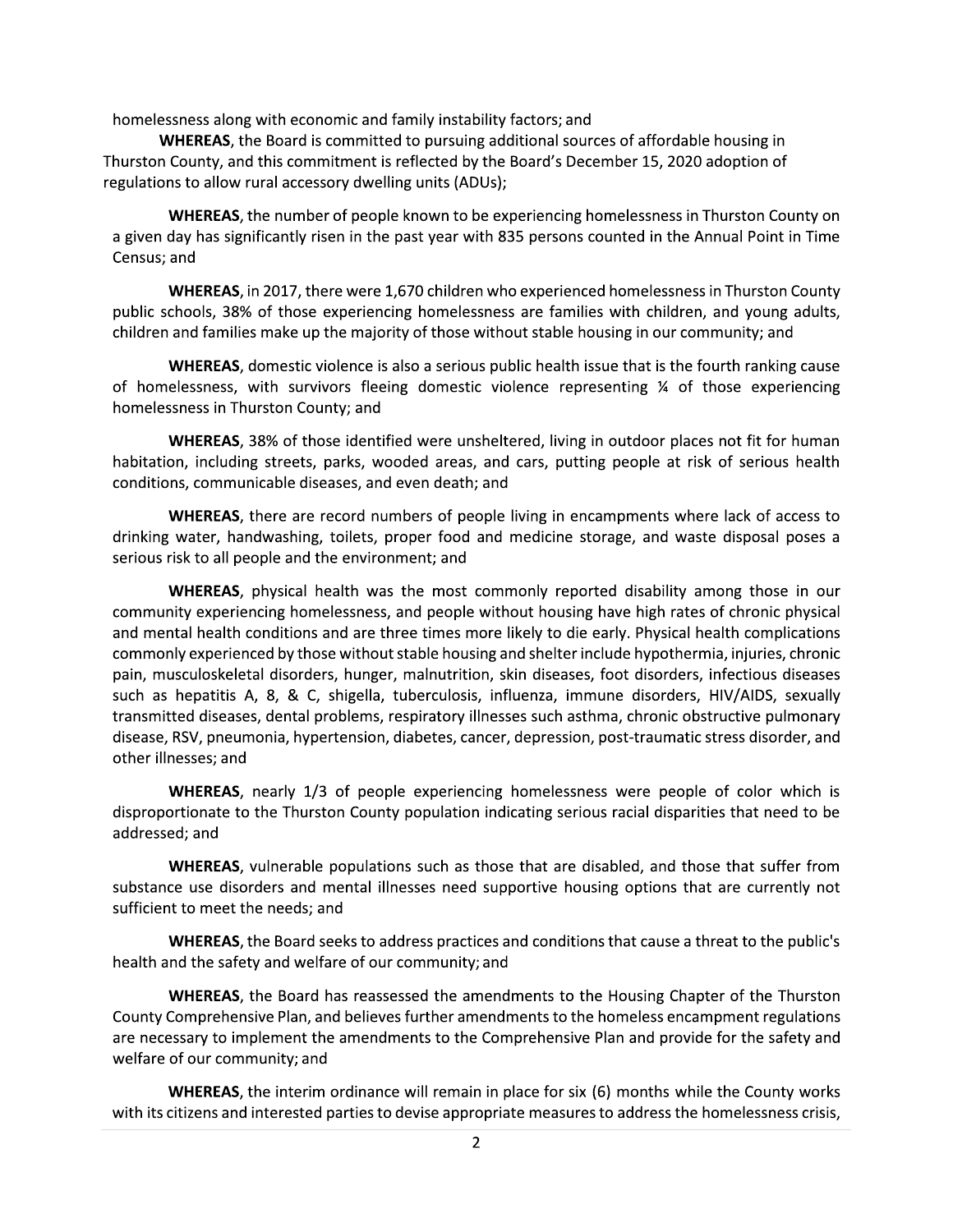and consider amendments to its comprehensive plan and the Thurston County Code; and

**WHEREAS** these appropriate measures may include amendments to the Thurston County Code to allow additional housing options in rural Thurston County; and

**WHEREAS**, it is the intent of the Board to lift the interim regulations following the completion of the work; and

WHEREAS, the Board believes adopting the interim ordinance is necessary for the preservation of the public health, safety, and general welfare of Thurston County residents, and that this Ordinance should be made effective upon adoption.

# NOW, THEREFORE, BE IT ORDAINED BY THE BOARD OF COUNTY COMMISSIONERS OF THURSTON **COUNTY, AS FOLLOWS:**

SECTION 1. THURSTON COUNTY ZONING ORDINANCE (TITLE 20 TCC). Thurston County Code Chapter 20.35 TCC is hereby amended to read as follows:

A. Renew amendments to the operations and security plan requirements of Section 20.35.090, as previously adopted by ordinance 15792, and renewed by ordinance 15902, 15948, 16026, and 16093 as follows:

## Section 20.35.090 (5) - Operations and Security Plan required.

5. The sponsoring agency shall take all reasonable and legal steps to obtain verifiable  $ID<sub>r</sub>$ . The sponsoring agency may require presentation of identification such as a driver's license, government issued identification card, military identification or passport, fingerprinting technologies, or other reasonable forms of identification from prospective and existing encampment residents.

 $\cdots$ 

# Section 20.35.090 (7) - Operations and Security Plan required.

7. The sponsoring agency will may use verifiable identification listed in this section (20.35.090) TCC), to obtain sex offender and warrant checks from the Thurston County Sheriff's Office for prospective and existing homeless encampment residents.

a. If said warrant and sex offender checks reveal either (1) an existing or outstanding warrant from any jurisdiction in the United States for the arrest of the individual who is the subject of the check; or (2) the subject of the check is a sex offender, required to register with the county sheriff or their county of residence pursuant to RCW 9A.44.130, then sponsoring agency-will may reject the subject to the check for residency to homeless encampment or eject the subject of the check if that person is already a homeless encampment resident.

 $\cdots$ 

# Section 20.35.090 (8) - Operations and security plan required.

 $\ddotsc$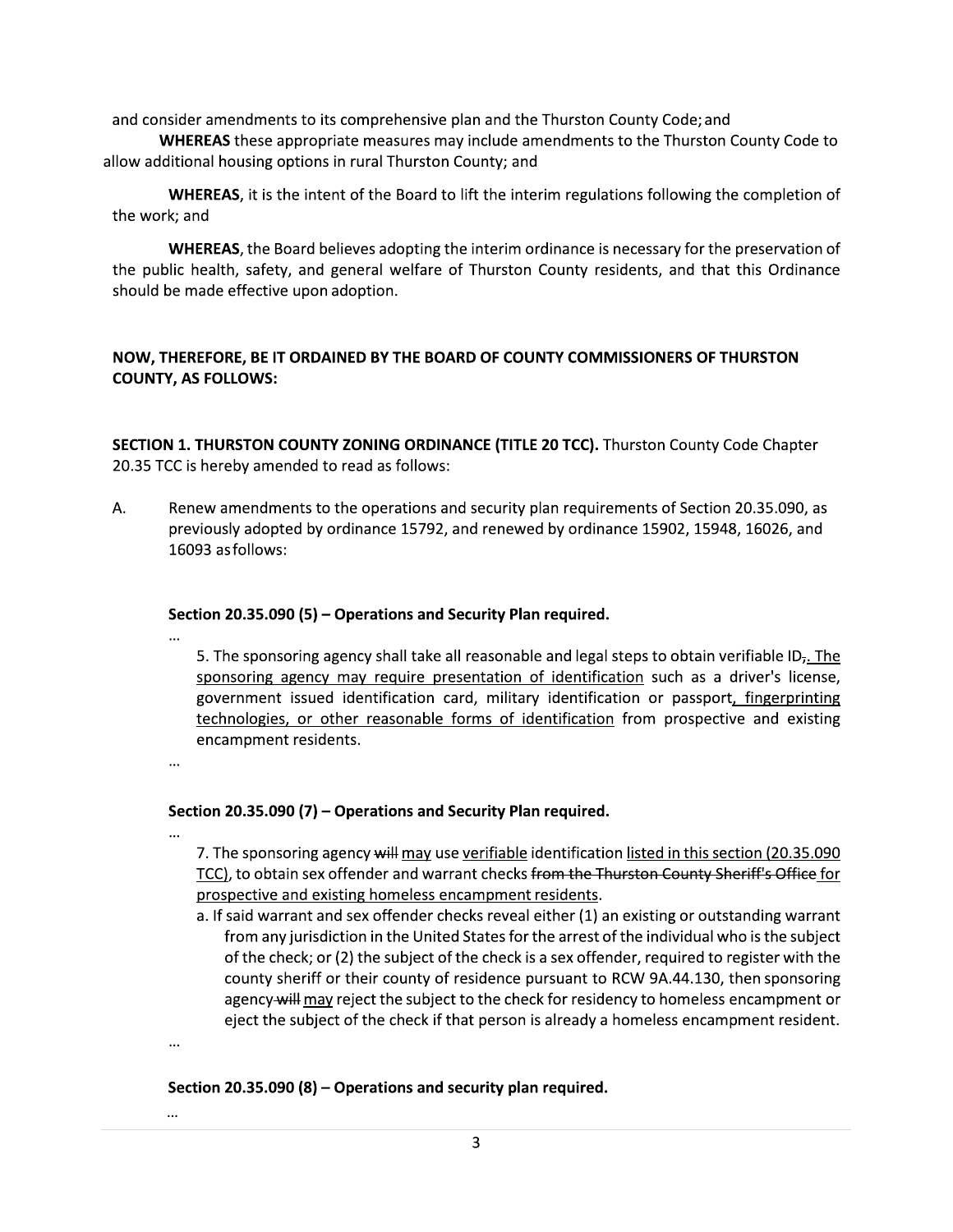8. The sponsoring agency shall self police and self manage its residents and shall prohibit alcohol, *illegal* drugs, weapons, fighting, and abuse of any kind, littering or disturbing neighbors while located on the property.

**B.** 

 $\cdots$ 

 $\ddotsc$ 

Amend Chapter 20.35 to renew a new section to allow the director of Community Planning and Economic Development to waive specified requirements in a public health emergency, as previously adopted by ordinance 15792, renewed by ordinance 15902 and 16026, and renewed and amended by Ordinance 15948 and 16093:

## Section 20.35.130 - Emergency Waiver.

Upon adoption of an emergency resolution by the Thurston County Board of Health and/or the Thurston County Board of Commissioners declaring a public health emergency and after consultation with stakeholders, the requirements of this Chapter may be waived by the Director or his or her designee for faith- based organizations, not-for-profit organizations and units of government, except for the requirements in TCC 20.35.080 (9), (10), and (11)(a),  $(11)(b)$ ,  $(11)(e)$ ,  $(11)(f)$ ,  $(11)(g)$ , and  $(11)(h)$ ; and TCC 20.35.090 (2), (3), (7), and (8). TCC 20.35.080(11) (c) and (d) may only be waived for Recreational Vehicle individual camping units only, allowing Recreational Vehicles to utilize the integrated heating and cooking systems common to recreational vehicles if there is no additional risk to health and safety. TCC 20.35.080 (1) and (2) may be waived or modified at the discretion of the Director or his or her designee with concurrence by the Thurston County Health Officer. Any waiver of the requirements of this Chapter shall be for a period not to exceed six (6) months, except when the Board finds a public health emergency continues to exist after holding a public hearing, then the requirements of this Chapter may be waived for an additional six (6) month period. Further waivers of this Chapter's requirements shall only occur after the Board holds a public hearing and finds that the public health emergency is continuing.

SECTION 2. LACEY UGA ZONING ORDINANCE (Title 21 TCC). Thurston County Code Chapter 21.64 TCC is hereby amended to read as follows:

А. Renew amendments to the operations and security plan requirements of Section 21.64.090, as previously adopted by ordinance 15792, and renewed by ordinance 15902, 15948, 16026, and 16093 as follows:

### Section 21.64.090 (E) - Operations and Security Plan required.

E. The sponsoring agency shall take all reasonable and legal steps to obtain verifiable  $ID<sub>r</sub>$ . The sponsoring agency may require presentation of identification such as a driver's license, government issued identification card, military identification or passport, fingerprinting technologies, or other reasonable forms of identification from prospective and existing encampment residents.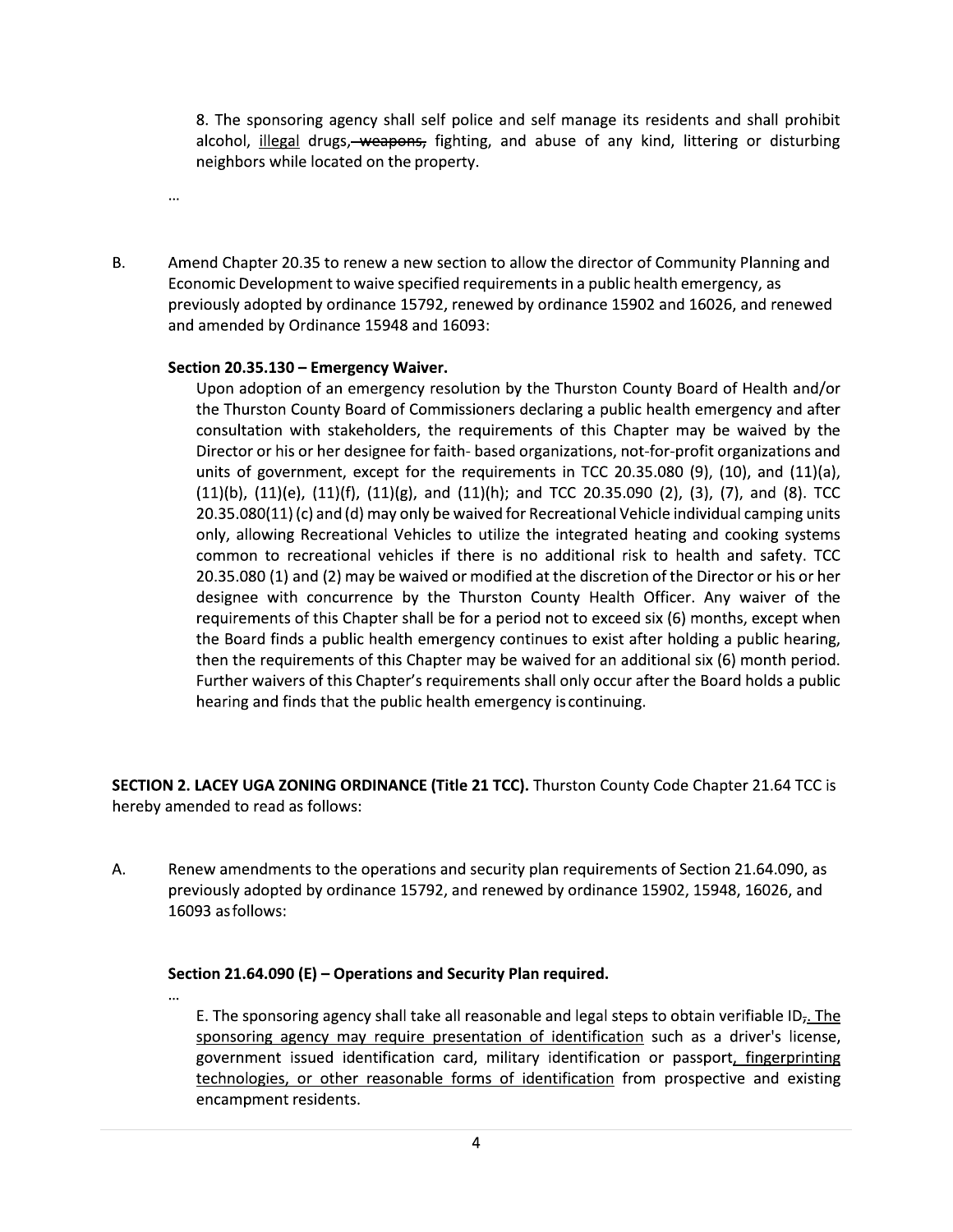### Section 21.64.090 (G) - Operations and Security Plan required.

G. The sponsoring agency will may use verifiable identification listed in this section (21. 64.090) TCC), to obtain sex offender and warrant checks from the Thurston County Sheriff's Office for prospective and existing homeless encampment residents.

1. If said warrant and sex offender checks reveal either (1) an existing or outstanding warrant from any jurisdiction in the United States for the arrest of the individual who is the subject of the check; or (2) the subject of the check is a sex offender, required to register with the county sheriff or their county of residence pursuant to RCW 9A.44.130, then sponsoring agency will may reject the subject to the check for residency to homeless encampment or eject the subject of the check if that person is already a homeless encampment resident.

...

...

...

### Section 21.64.090 (H) - Operations and security plan required.

 $\cdots$ 

 $\ddotsc$ 

H. The sponsoring agency shall self-police and self-manage its residents and shall prohibit alcohol, illegal drugs, weapons, fighting, and abuse of any kind, littering or disturbing neighbors while located on the property.

**B.** 

Amend Chapter 21.64 to renew a new section to allow the director of Community Planning and Economic Development to waive specified requirements in a public health emergency, as previously adopted by ordinance 15792, renewed by ordinance 15902 and 16026, and renewed and amended by Ordinance 15948 and 16093:

#### Section 21.64.130 - Emergency Waiver.

Upon adoption of an emergency resolution by the Thurston County Board of Health and/or the Thurston County Board of Commissioners declaring a public health emergency and after consultation with stakeholders, the requirements of this Chapter may be waived by the Director or his or her designee for faith- based organizations, not-for-profit organizations and units of government, except for the requirements in TCC 21.64.080 (I), (J), and (K)(1), (K)(2), (K)(5), (K)(6), (K)(7), and (K)(8); and TCC 21.64.090 (B), (C), (G), and (H). TCC 21.64.080(K) (3) and (4) may only be waived for Recreational Vehicle individual camping units only, allowing Recreational Vehicles to utilize the integrated heating and cooking systems common to recreational vehicles if there is no additional risk to health and safety. TCC 21.64.080 (A) and (B) may be waived or modified at the discretion of the Director or his or her designee with concurrence by the Thurston County Health Officer. Any waiver of the requirements of this Chapter shall be for a period not to exceed six (6) months, except when the Board finds a public health emergency continues to exist after holding a public hearing, then the requirements of this Chapter may be waived for an additional six (6) month period. Further waivers of this Chapter's requirements shall only occur after the Board holds a public hearing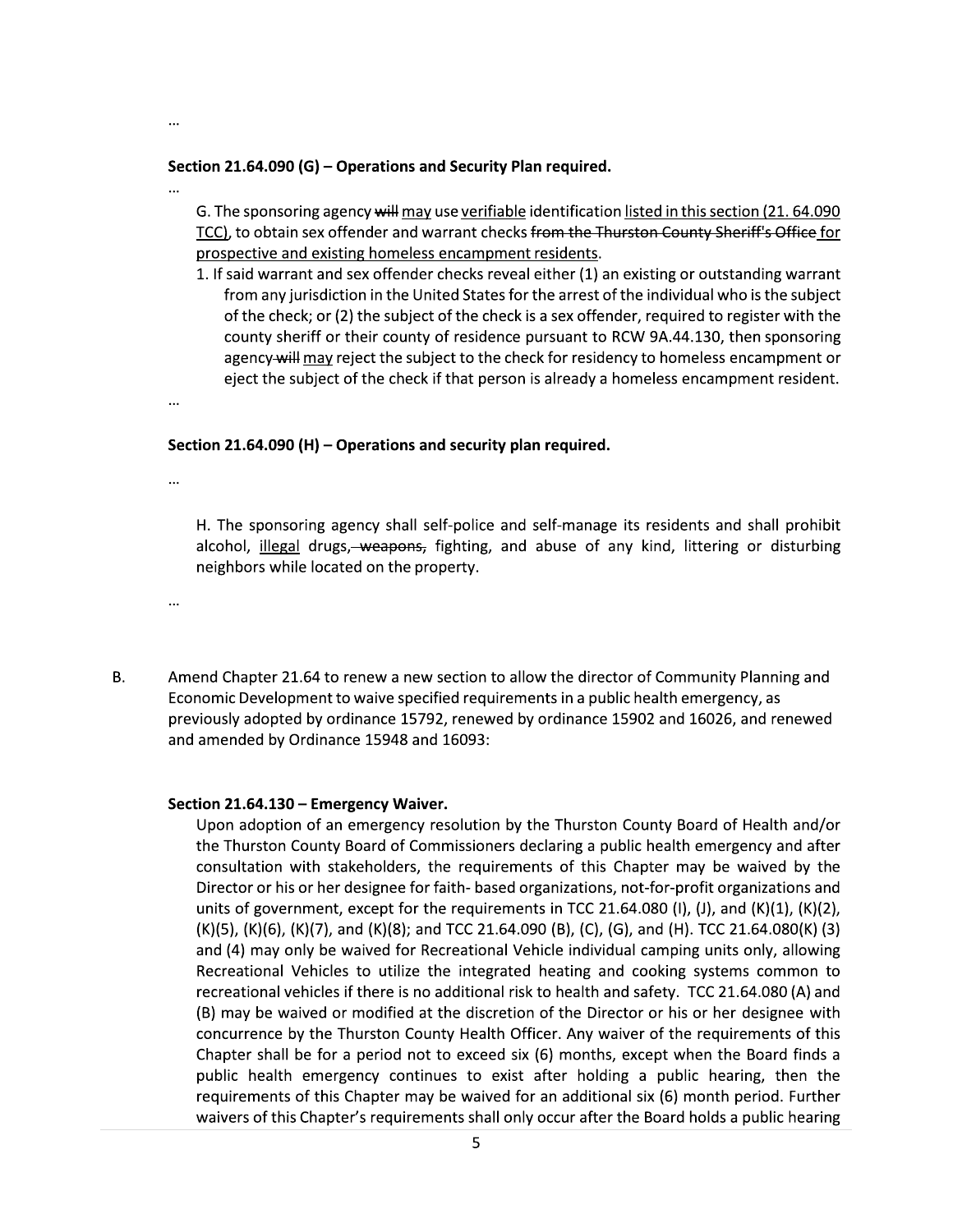and finds that the public health emergency is continuing.

SECTION 3. TUMWATER UGA ZONING ORDINANCE (TITLE 22 TCC). Thurston County Code Chapter 22.51 TCC is hereby amended to read as follows:

Α. Renew amendments to the operations and security plan requirements of Section 22.51.090, as previously adopted by ordinance 15792, and renewed by ordinance 15902, 15948, 16026, and 16093 as follows:

## Section 22.51.090 (E) - Operations and Security Plan required.

E. The sponsoring agency shall take all reasonable and legal steps to obtain verifiable  $ID<sub>r</sub>$ . The sponsoring agency may require presentation of identification such as a driver's license, government issued identification card, military identification or passport, fingerprinting technologies, or other reasonable forms of identification from prospective and existing encampment residents.

 $\ddotsc$ 

## Section 22.51.090 (G) - Operations and Security Plan required.

- G. The sponsoring agency will may use verifiable identification listed in this section (22. 51.090) TCC), to obtain sex offender and warrant checks from the Thurston County Sheriff's Office for prospective and existing homeless encampment residents.
- 1. If said warrant and sex offender checks reveal either (1) an existing or outstanding warrant from any jurisdiction in the United States for the arrest of the individual who is the subject of the check; or (2) the subject of the check is a sex offender, required to register with the county sheriff or their county of residence pursuant to RCW 9A.44.130, then sponsoring agency-will may reject the subject to the check for residency to homeless encampment or eject the subject of the check if that person is already a homeless encampment resident.

...

# Section 22.51.090 (H) - Operations and security plan required.

 $\ddotsc$ 

H. The sponsoring agency shall self-police and self-manage its residents and shall prohibit alcohol, illegal drugs, weapons, fighting, and abuse of any kind, littering or disturbing neighbors while located on the property.

 $\ddotsc$ 

**B.** Amend Chapter 22.51 to renew a new section to allow the director of Community Planning and Economic Development to waive specified requirements in a public health emergency, as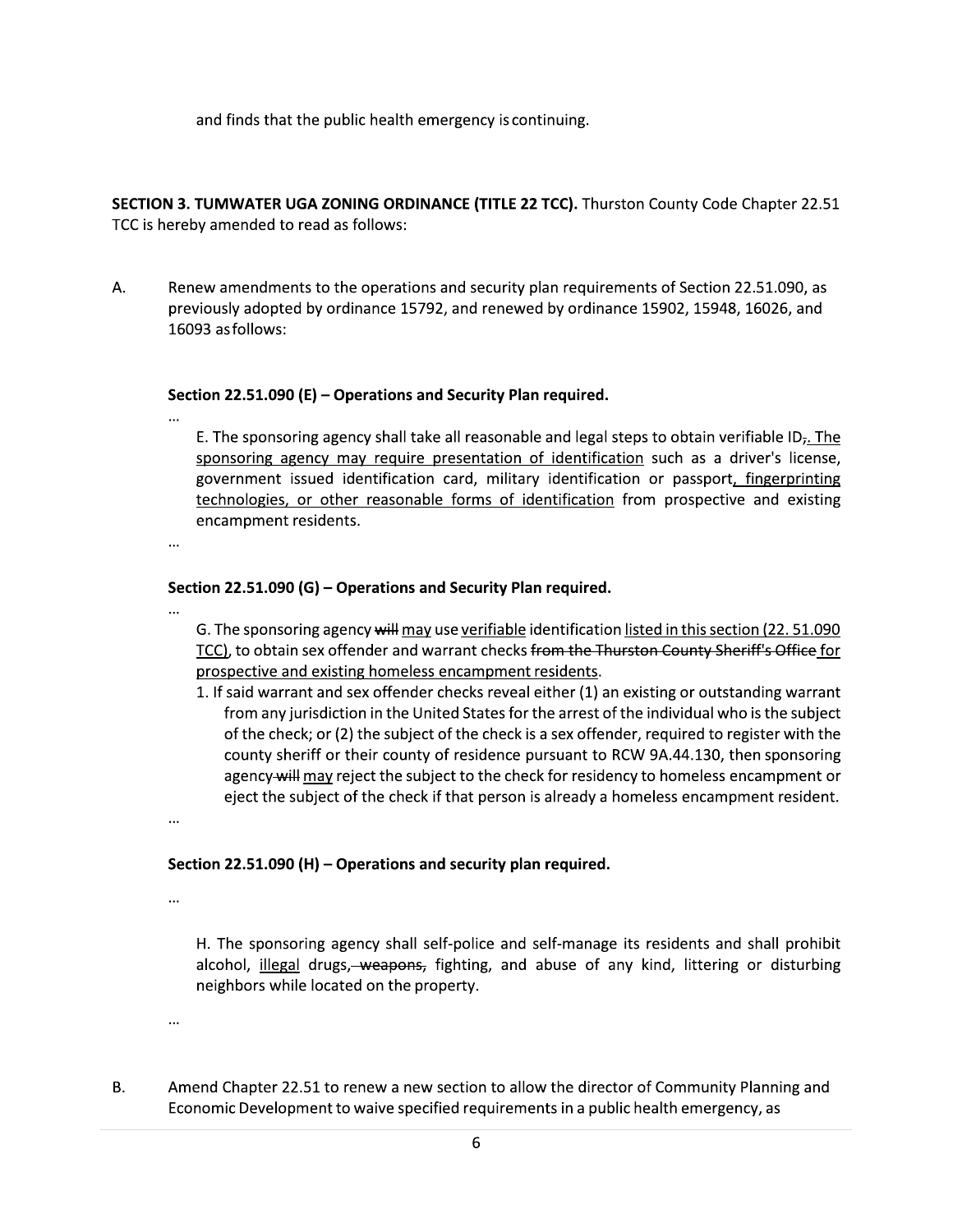previously adopted by ordinance 15792, renewed by ordinance 15902 and 16026, and renewed and amended by Ordinance 15948 and 16093:

## Section 22.51.130 - Emergency Waiver.

Upon adoption of an emergency resolution by the Thurston County Board of Health and/or the Thurston County Board of Commissioners declaring a public health emergency and after consultation with stakeholders, the requirements of this Chapter may be waived by the Director or his or her designee for faith- based organizations, not-for-profit organizations and units of government, except for the requirements in TCC 22.51.080 (I), (J), and  $(K)(1)$ ,  $(K)(2)$ , (K)(5), (K)(6), (K)(7), and (K)(8); and TCC 22.51.090 (B), (C), (G), and (H). TCC 22.51.080(K) (3) and (4) may only be waived for Recreational Vehicle individual camping units only, allowing Recreational Vehicles to utilize the integrated heating and cooking systems common to recreational vehicles if there is no additional risk to health and safety. TCC 22.51.080 (A) and (B) may be waived or modified at the discretion of the Director or his or her designee with concurrence by the Thurston County Health Officer. Any waiver of the requirements of this Chapter shall be for a period not to exceed six (6) months, except when the Board finds a public health emergency continues to exist after holding a public hearing, then the requirements of this Chapter may be waived for an additional six (6) month period. Further waivers of this Chapter's requirements shall only occur after the Board holds a public hearing and finds that the public health emergency is continuing.

SECTION 4. OLYMPIA UGA ZONING ORDINANCE (TITLE 23 TCC). Thurston County Code Chapter 23.45 TCC is hereby amended to read as follows:

А. Renew amendments to the operations and security plan requirements of Section 23.45.090, as previously adopted by ordinance 15792, and renewed by ordinance 15902, 15948, 16026, and 16093 as follows:

### Section 23.45.090 (E) - Operations and Security Plan required.

- E. The sponsoring agency shall take all reasonable and legal steps to obtain verifiable  $ID<sub>r</sub>$ . The sponsoring agency may require presentation of identification such as a driver's license, government issued identification card, military identification or passport, fingerprinting technologies, or other reasonable forms of identification from prospective and existing encampment residents.
- $\ddotsc$

## Section 23.45.090 (G) - Operations and Security Plan required.

- G. The sponsoring agency will may use verifiable identification listed in this section (23.45.090 TCC), to obtain sex offender and warrant checks from the Thurston County Sheriff's Office for prospective and existing homeless encampment residents.
- 1. If said warrant and sex offender checks reveal either (1) an existing or outstanding warrant from any jurisdiction in the United States for the arrest of the individual who is the subject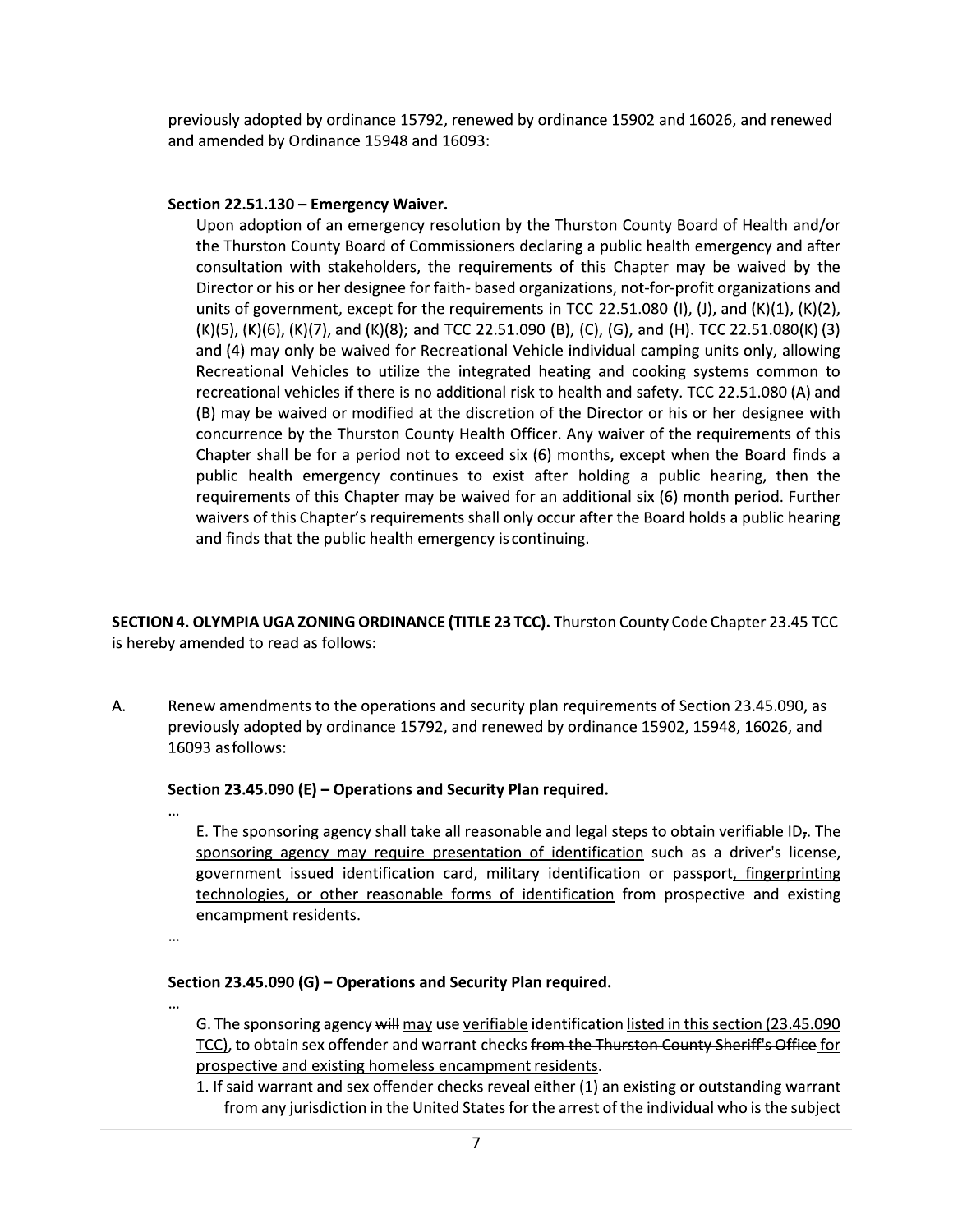of the check; or (2) the subject of the check is a sex offender, required to register with the county sheriff or their county of residence pursuant to RCW 9A.44.130, then sponsoring agency will may reject the subject to the check for residency to homeless encampment or eject the subject of the check if that person is already a homeless encampment resident.

Section 23.45.090 (H) - Operations and security plan required.

 $\cdots$ 

 $\ddotsc$ 

 $\ddotsc$ 

H. The sponsoring agency shall self-police and self-manage its residents and shall prohibit alcohol, *illegal* drugs, weapons, fighting, and abuse of any kind, littering or disturbing neighbors while located on the property.

**B.** 

Amend Chapter 23.45 to renew a new section to allow the director of Community Planning and Economic Development to waive specified requirements in a public health emergency, as previously adopted by ordinance 15792, renewed by ordinance 15902 and 16026, and renewed and amended by Ordinance 15948 and 16093:

# Section 23.45.130 - Emergency Waiver.

Upon adoption of an emergency resolution by the Thurston County Board of Health and/or the Thurston County Board of Commissioners declaring a public health emergency and after consultation with stakeholders, the requirements of this Chapter may be waived by the Director or his or her designee for faith- based organizations, not-for-profit organizations and units of government, except for the requirements in TCC 23.45.080 (I), (J), and (K)(1), (K)(2), (K)(5), (K)(6), (K)(7), and (K)(8); and TCC 23.45.090 (B), (C), (G), and (H). TCC 23.45.080(K) (3) and (4) may only be waived for Recreational Vehicle individual camping units only, allowing Recreational Vehicles to utilize the integrated heating and cooking systems common to recreational vehicles if there is no additional risk to health and safety. TCC 23.45.080 (A) and (B) may be waived or modified at the discretion of the Director or his or her designee with concurrence by the Thurston County Health Officer. Any waiver of the requirements of this Chapter shall be for a period not to exceed six (6) months, except when the Board finds a public health emergency continues to exist after holding a public hearing, then the requirements of this Chapter may be waived for an additional six (6) month period. Further waivers of this Chapter's requirements shall only occur after the Board holds a public hearing and finds that the public health emergency is continuing.

**SECTION 5. DURATION.** This ordinance shall expire six (6) months after the effective date of this ordinance, or earlier by Board action.

**SECTION 6. SEVERABILITY.** If any section, subsection, sentence, clause, phrase or other portion of this Ordinance or its application to any person is, for any reason, declared invalid, illegal or unconstitutional in whole or in part by any court or agency of competent jurisdiction, said decision shall not affect the validity of the remaining portions hereof.